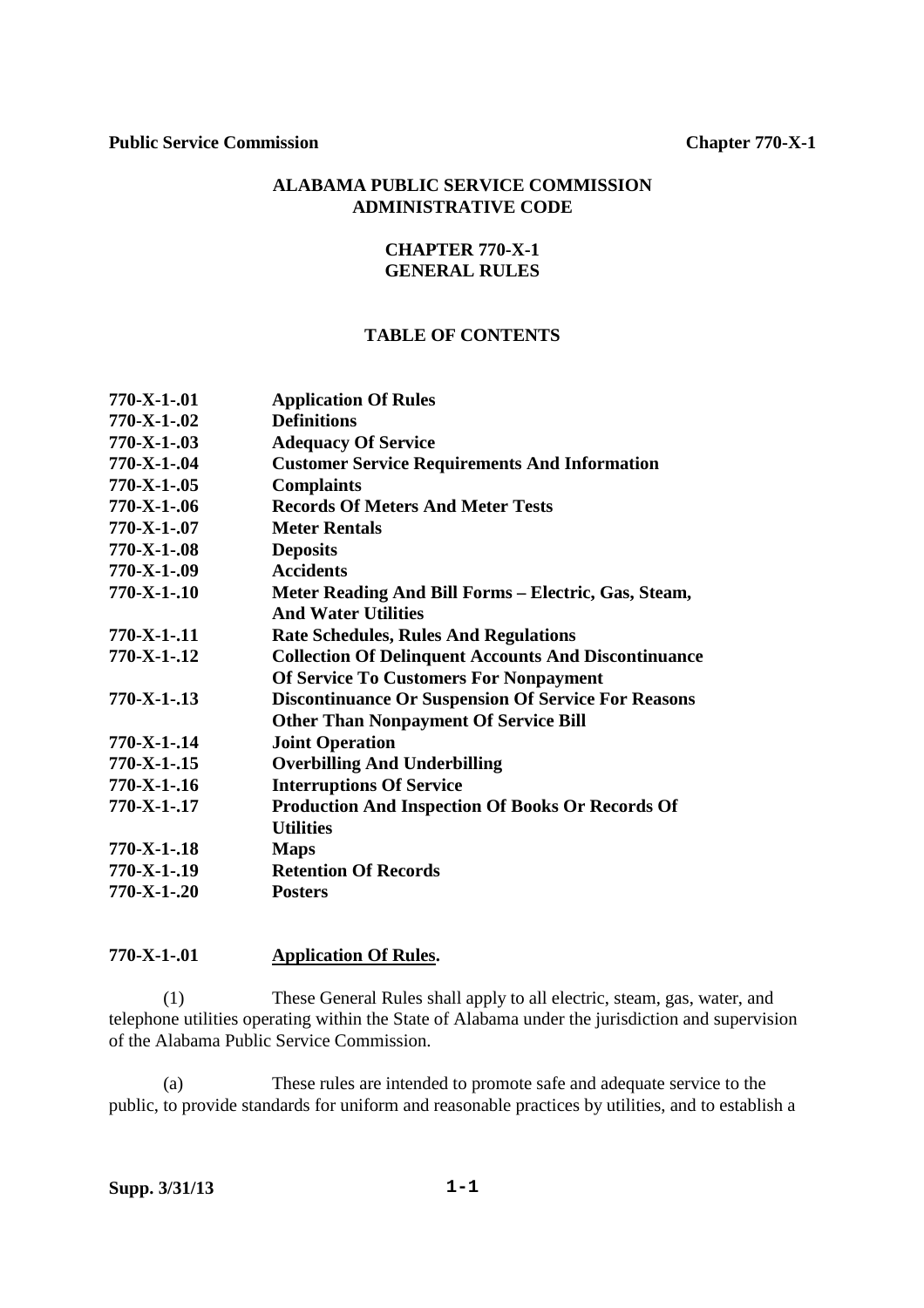# **Chapter 770-X-1** Public Service Commission

basis for determining the reasonableness of such demands as may be made by the public upon the utilities.

 (b) If unreasonable hardship to a utility or to a customer results from the application of any rule herein prescribed, application may be made to the Commission for the modification of the rule or for temporary or permanent exemption from its requirements.

 (c) The adoption of these rules shall in no way preclude the Commission from altering or amending them, or from making such modifications with respect to their application as may be found necessary to meet exceptional conditions.

 (e) These rules shall in no way relieve any utility from any of its duties under the laws of this State or from any specific order or directive of the Commission.

 (f) These rules are not intended to, and shall not have the effect of, abrogating, revoking, or modifying rules of specific application which have been heretofore adopted or which shall become adopted and made effective in the future for any utility under the provisions of Title 37, Code of Alabama.

**Author:** Alabama Public Service Commission

**Statutory Authority:** Code of Ala. 1975, §§37-1-32, 37-1-38.

**History:** Effective January 1968. **Amended** October 1988. Filed with LRS February 5, 2013. Filed for Codification in the Alabama Administrative Code by the Alabama Public Service Commission on February 5, 2013, pursuant to Code of Ala. 1975, §41-22-7.

# **770-X-1-.02 Definitions.**

(1) In the interpretation of these rules, the following definitions shall be used:

(a) "Commission" -- The Alabama Public Service Commission

 (b) "Customer" -- Any person, firm, corporation, municipality or other political subdivision of the State, served by a utility.

 (c) "Utility" -- Every person, as defined in §37-4-1(4), Code of Ala. 1975, that owns, operates, leases, or controls any plant, property or facility for: the generation, transmission, manufacture, production, supply, distribution, sale, storage, conveyance, delivery, or furnishing to or for the public of electricity, natural or manufactured gas, water, steam, or telephone service. This definition also includes two or more utilities rendering joint service.

**Author:** Alabama Public Service Commission

**Statutory Authority:** Code of Ala. 1975, §§37-1-32, 37-1-38.

**History:** Effective January 1968. **Amended** October 1988. Filed with LRS February 5, 2013. Filed for Codification in the Alabama Administrative Code by the Alabama Public Service Commission on February 5, 2013, pursuant to Code of Ala. 1975, §41-22-7.

**Supp. 3/31/13 1-2**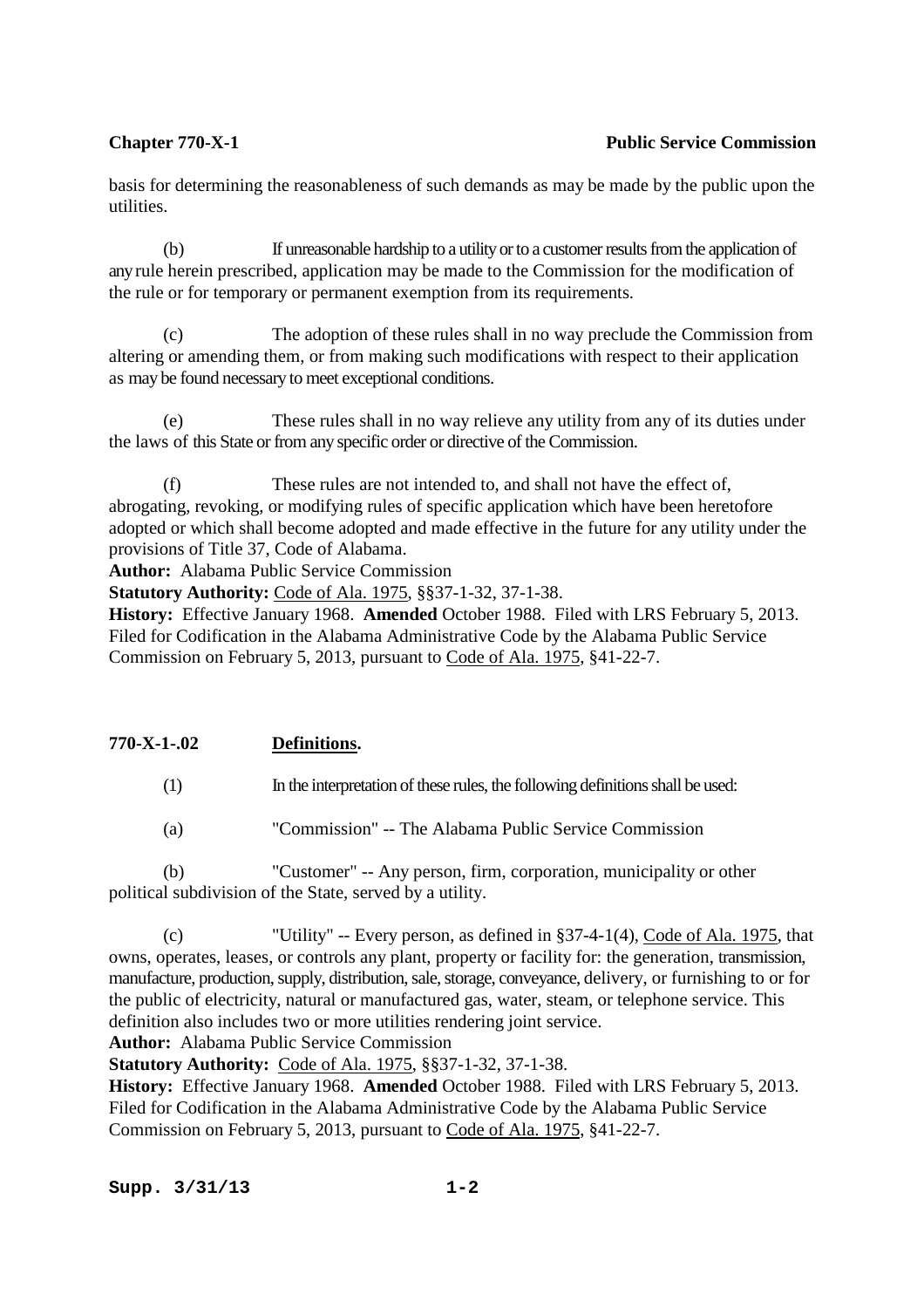# **770-X-1-.03 Adequacy Of Service.**

 (1) The entire plant of each utility shall be constructed and installed in accordance with accepted good practice. Every utility shall render adequate service to the public and shall make such reasonable improvements, extensions and enlargements to its facilities as may be necessary to meet customer growth and demand in its service territory.

 (2) Each utility shall, so far as practicable, operate and maintain its entire plant and system in such condition as will enable it to furnish safe, adequate, and continuous service at all times.

 (a) Each utility shall, in the event of an emergency threatening the integrity of its system, take such action, including interruption of service to a customer or customers, as shall in the judgment of such utility be appropriate to prevent or alleviate such emergency and enable such utility to continue or restore its service consistent with the public welfare.

 (b) In such instances, the good faith judgment of the Utility shall be deemed conclusive on all parties involved and the Utility shall be under no liability with respect to any such curtailment or interruption.

(3) Extension Plan

 (a) Each utility shall have on file with the Commission an acceptable policy for extensions of its service where such extensions are in excess of the regular rates for service and for which the customer shall be required to pay all or part of the cost. Such policies shall be kept current by the utilities and shall be subject to review by the Commission. Such policies shall be the basis upon which a customer's cost for such extensions will be paid.

 (b) Utilities that intend to improve, expand, or extend their plant, facilities or equipment in the usual course of business shall submit a plan at least annually describing and/or updating such changes to the Commission for informational purposes only. Reports required under RSE shall satisfy this requirement for those utilities operating under an RSE plan. **Author:** Alabama Public Service Commission

**Statutory Authority:** Code of Ala. 1975, §§37-1-32, 37-1-38, 37-1-49, 37-1-52, 37-1-57, 37-4-28.

**History:** Effective January 1968. **Amended** September 1970. **Amended** October 1988. Filed with LRS February 5, 2013. Filed for Codification in the Alabama Administrative Code by the Alabama Public Service Commission on February 5, 2013, pursuant to Code of Ala. 1975, §41-22-7.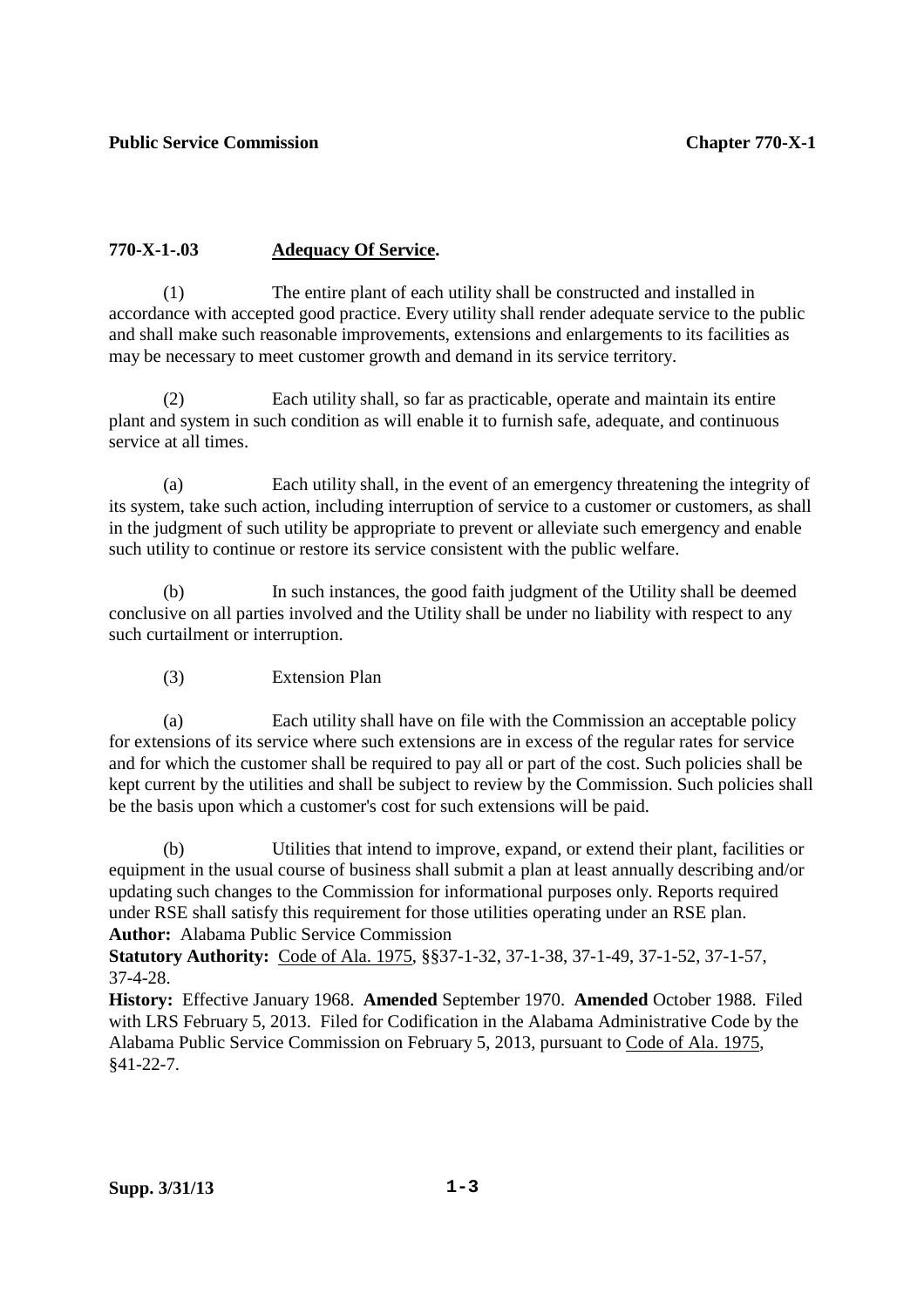# **770-X-1-.04 Customer Service Requirements And Information.**

 (1) Applications for service shall be made in accordance with the Utility's rule or practice respecting same as authorized by the Commission.

 (2) Any utility shall serve any applicant located within the territory which the utility is under duty to serve provided said applicant complies with the state, county, and municipal design, safety or inspection regulations related to the affected utility service and the Commission-approved rules and regulations of the utility furnishing the service. Any utility may decline to serve either an applicant or a customer who does not comply with the above-stated requirements.

 (3) Information for Customers - Each utility shall at any time, on request, give its customers such information and assistance as is reasonably possible in order that customers may secure safe and efficient service and may secure appliances properly adapted to the service furnished.

 (4) Each utility shall maintain up-to-date maps, plans, or records of its entire transmission and distribution systems, with such other information as may be necessary to enable the utility to advise applicants, and others entitled to the information, as to the facilities available for serving applicants in the territory which the utility is under duty to serve.

 (5) Nothing contained in this rule shall place a utility under a duty to perform a county's obligation of inspection or enforcement.

**Author:** Alabama Public Service Commission

**Statutory Authority:** Code of Ala. 1975, §§37-1-32, 37-1-38.

**History:** Effective January 1968. **Amended** October 1988. Filed with LRS February 5, 2013. Filed for Codification in the Alabama Administrative Code by the Alabama Public Service Commission on February 5, 2013, pursuant to Code of Ala. 1975, §41-22-7.

**770-X-1-.05 Complaints.** Each utility shall keep a full and complete record of all complaints which are made to it by its customers through the Commission. The record shall show the date and the character of the complaint and disposition made thereof. This record shall be open at all times to the Commission and shall be preserved for three years after date of final disposition of complaint.

**Author:** Alabama Public Service Commission

**Statutory Authority:** Code of Ala. 1975, §§37-1-32, 37-1-38, 37-1-57, 37-1-82.

**History:** Effective January 1968. **Amended** October 1988. Filed with LRS February 5, 2013. Filed for Codification in the Alabama Administrative Code by the Alabama Public Service Commission on February 5, 2013, pursuant to Code of Ala. 1975, §41-22-7.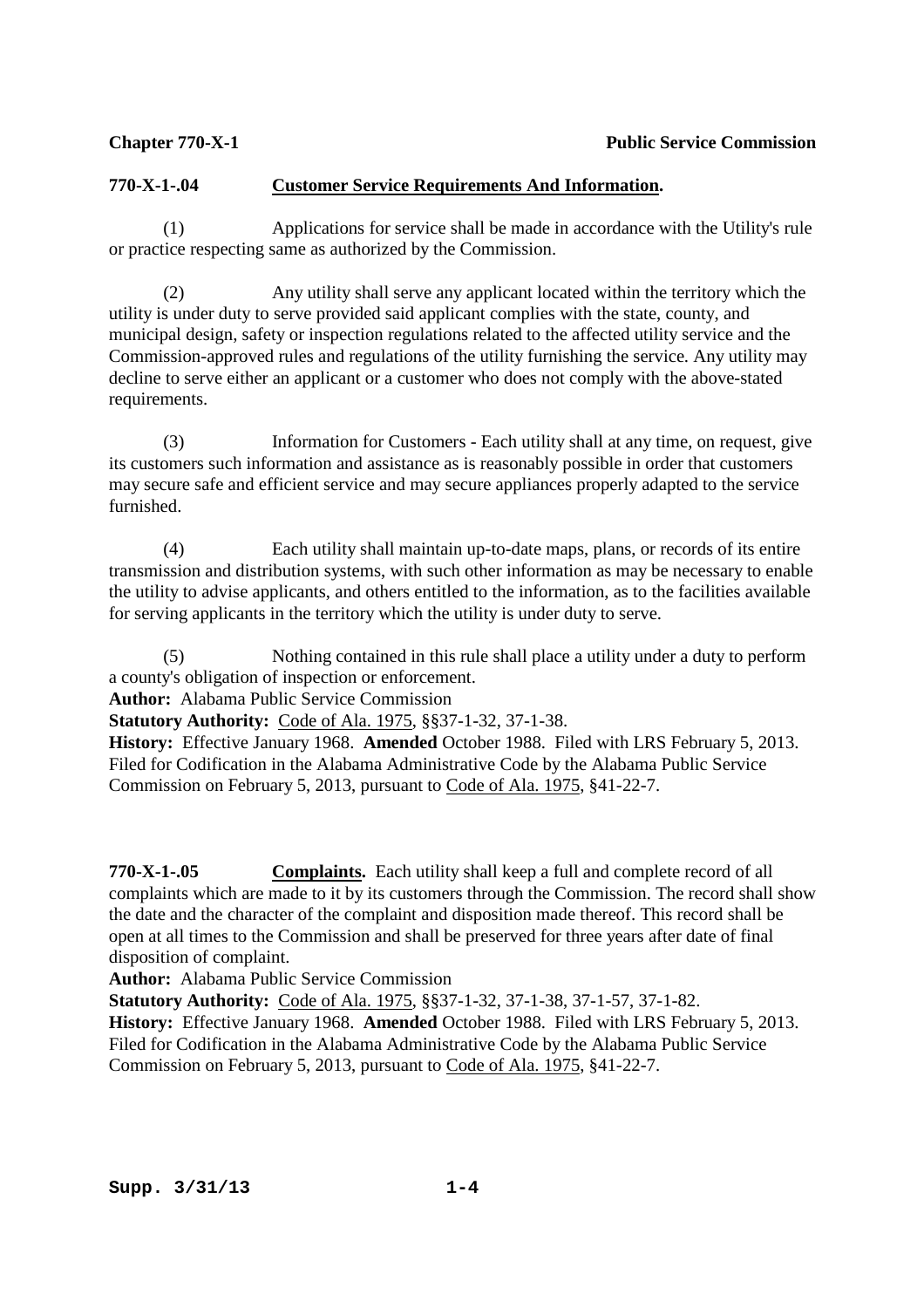### **770-X-1-.06 Records Of Meters And Meter Tests.**

 (1) A record or records shall be kept of each meter owned or used by any utility, which shall indicate the identification, location and, when possible, the purchase date.

 (2) Whenever any service meter is tested, the record of the test shall be preserved, including the information necessary for identifying the meter. Preservation of the record of the last test shall be deemed compliance with this rule.

Whenever a meter is tested or removed for repairs or test, the Utility shall notify the customer of the purpose of such removal and the results of any test made when the meter is found in error beyond the tolerance limits allowed.

 (4) Each utility shall file a monthly report with the Commission showing the results of meter tests performed on meters currently in use. The report shall list all amounts billed due to slow meters, as well as refunds due to fast meters.

 (5) For telephone utilities, see 770-X-5-.04, Telephone Rules of the Alabama Public Service Commission.

**Author:** Alabama Public Service Commission

**Statutory Authority:** Code of Ala. 1975, §§37-1-32, 37-1-38, 37-1-53, 37-1-57.

**History:** Effective January 1968. **Amended** October 1988. Filed with LRS February 5, 2013. Filed for Codification in the Alabama Administrative Code by the Alabama Public Service Commission on February 5, 2013, pursuant to Code of Ala. 1975, §41-22-7.

**770-X-1-.07 Meter Rentals.** No rental shall be charged by any utility for any meter installed by it which is used by the utility as the basis for rendering its bills, except where such additional meter is furnished by utility at the request of the customers for submetering or for convenience of the customer. Where additional meters furnished by the utility are to be used as submeters or for the convenience of the customer, a charge for such meters may be made in accordance with a schedule approved by the Commission.

**Author:** Alabama Public Service Commission

**Statutory Authority:** Code of Ala. 1975, §§37-1-32, 37-1-38, 37-1-81.

**History:** Effective January 1968. Filed with LRS February 5, 2013. Filed for Codification in the Alabama Administrative Code by the Alabama Public Service Commission on February 5, 2013, pursuant to Code of Ala. 1975, §41-22-7.

# **770-X-1-.08 Deposits.**

 (1) Any utility, upon initiation or re-initiation of service, may require a cash deposit from a prospective customer, a presently disconnected customer, or a former customer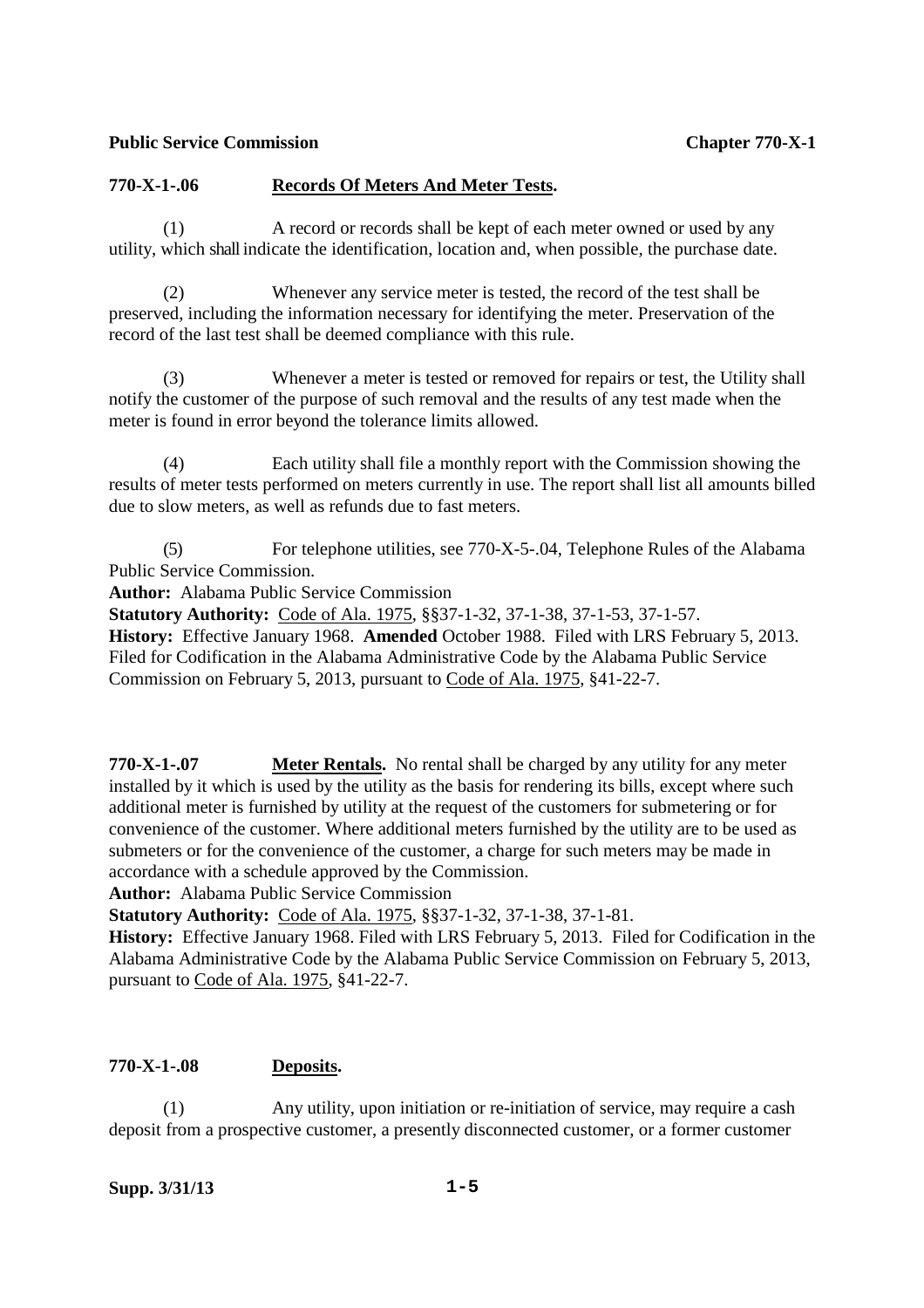### **Chapter 770-X-1** Public Service Commission

for the purpose of guaranteeing final payment for service when, in the judgment of the utility, such deposit is necessary. A utility may require such deposit prior to providing service or require deposit payment by separate bill or coincident with or included in the first monthly billing. If such deposit has not been made at the time specified by the utility, service may be withheld or discontinued. Such required deposit shall not exceed the amount of an estimated bill for two regular billing periods or in the case of a customer whose bills are payable in advance, it shall not exceed an estimated bill for one regular billing period, plus two months estimated toll. Interest will be paid by the utility upon such deposits at a rate of seven percent (7%) annually. Such interest shall be paid annually, calculated to December 1 of each year for the time such deposit was held by the utility, unless such period is less than one month. Customer's deposit interest payment shall be made by credit to the customer's account on the December billing. Additionally, a utility may require, upon five (5) days' written notice, a deposit, as stated hereinabove, from a customer whose account is not in good standing, from a customer whose deposit has been refunded or found to be inadequate, or if a customer's usage increases sufficiently to warrant an additional deposit.

 (a) Additional deposit may be required from a telephone customer when excessive toll occurs and there is a known credit risk, either upon written notice or verbal notification subsequently confirmed in writing. If the deposit requirement is not met, toll restriction may be applied where technically available. If toll restriction is not available, local service may be denied if the deposit requirement is not met.

 (2) Each utility having on hand such deposits from current customers, or hereafter receiving such deposits from customers, shall keep records to show: (1) the name and account number of each customer making a deposit; (2) the premises occupied by the customer; (3) the date and amount of deposit; and (4) a record of each transaction concerning the deposit.

 (3) Each utility shall issue a receipt to every customer from whom such deposit is received. A customer's cancelled check or receipted bill shall satisfy this requirement.

 (4) A utility shall not hold a residential customer's deposit beyond December following 24 months of deposit retention, if such account is considered in good standing by the utility. At this time, residential customers whose deposits have been held by the utility shall have their deposit and accrued interest refunded by the utility crediting such customer's December billing.

 (5) Customers may obtain deposit refunds prior to the mandatory refund date by either:

 (a) Application to and approval by the utility. Barring that a customer's circumstance is other than in good standing, the utility may refund deposit and accrued interest.

 (b) Upon final discontinuance of service, the utility shall apply such deposit with accrued interest thereon to any amounts due by customers for utility service. If any balance is due customer, same shall be refunded to customer by the utility.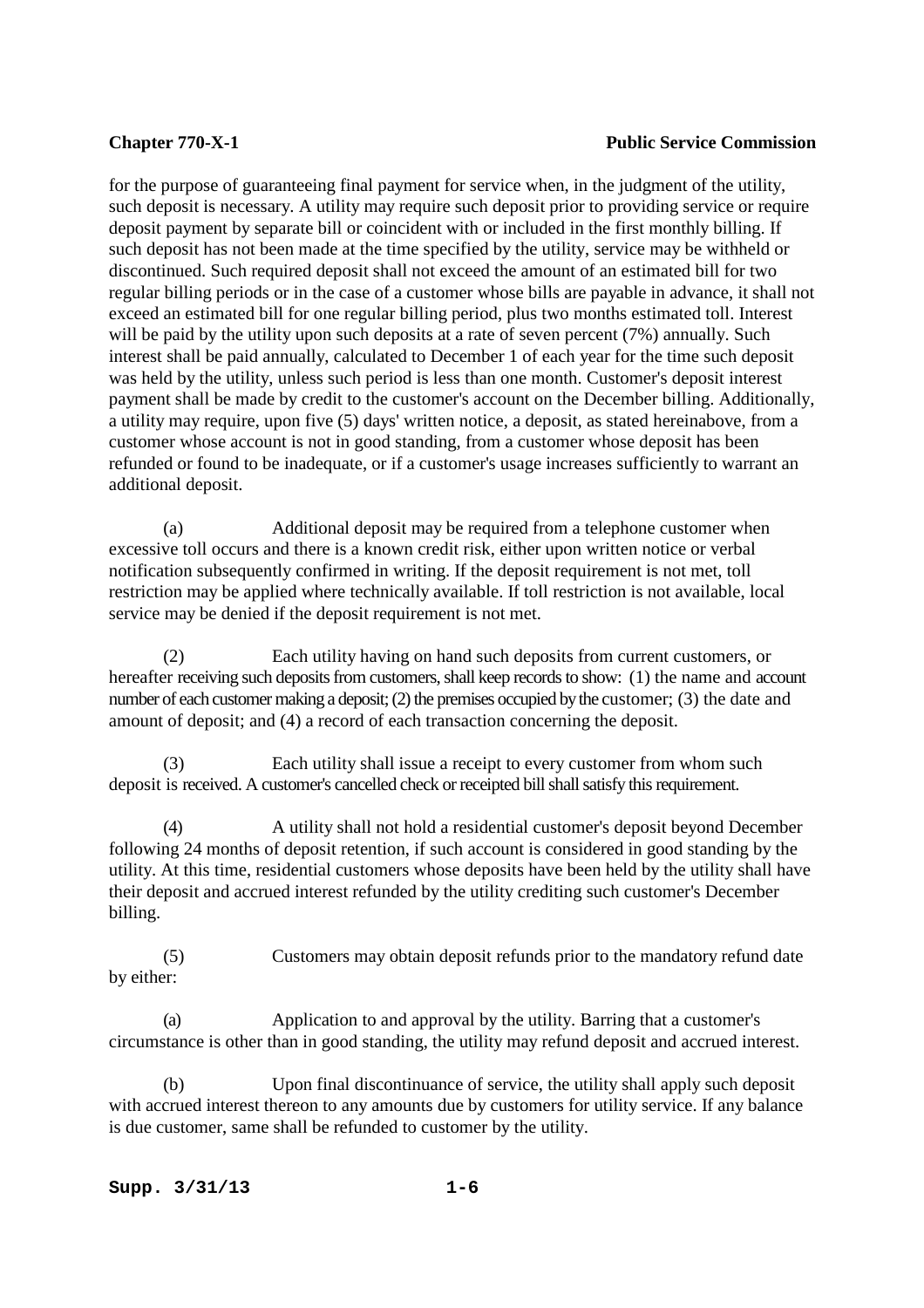(6) Each utility shall provide reasonable ways and means so that a depositor who makes application for the return of his deposit, or any balance to which he is entitled, but is unable to produce the original certificate of deposit or receipt, shall not be deprived of this deposit or balance.

 (7) Upon the sale or transfer of any public utility, the seller shall file with the Commission, under oath, a list showing the names of all customers who at the time of such sale or transfer have deposits with such utility, the date each such deposit was made, the amount of such deposit, and the interest agreed to be paid thereon.

**Author:** Alabama Public Service Commission

**Statutory Authority:** Code of Ala. 1975, §§37-1-32, 37-1-38, 37-1-57.

**History:** Effective January 1968. **Amended** December 1969. **Amended** April 1974. **Amended** October 1988. Filed with LRS February 5, 2013. Filed for Codification in the Alabama Administrative Code by the Alabama Public Service Commission on February 5, 2013, pursuant to Code of Ala. 1975, §41-22-7.

### **770-X-1-.09 Accidents.**

 (1) Each utility shall keep a record of and promptly furnish upon request to the Commission full reports of all accidents happening in or about or in connection with the operation of its plants, stations, property or equipment wherein any person shall have been killed or seriously injured.

 (2) It is required that all reasonable care shall be exercised by each utility to reduce the life hazard to which:

 (a) Employees are subjected working in and about its plants, and on its distribution system.

 (b) The utility's customers may be subjected by the introduction of its facilities onto the premises of the customers.

 (3) The general public may be subjected by the presence of its facilities in the public streets and ways.

 (4) This rule is not intended to affect and shall not be construed to affect the utility's responsibility in this behalf under the laws of this State.

**Author:** Alabama Public Service Commission

**Statutory Authority:** Code of Ala. 1975, §§37-1-32, 37-1-38, 37-1-57.

**History:** Effective January 1968. **Amended** October 1988. Filed with LRS February 5, 2013. Filed for Codification in the Alabama Administrative Code by the Alabama Public Service Commission on February 5, 2013, pursuant to Code of Ala. 1975, §41-22-7.

# **Supp. 3/31/13 1-7**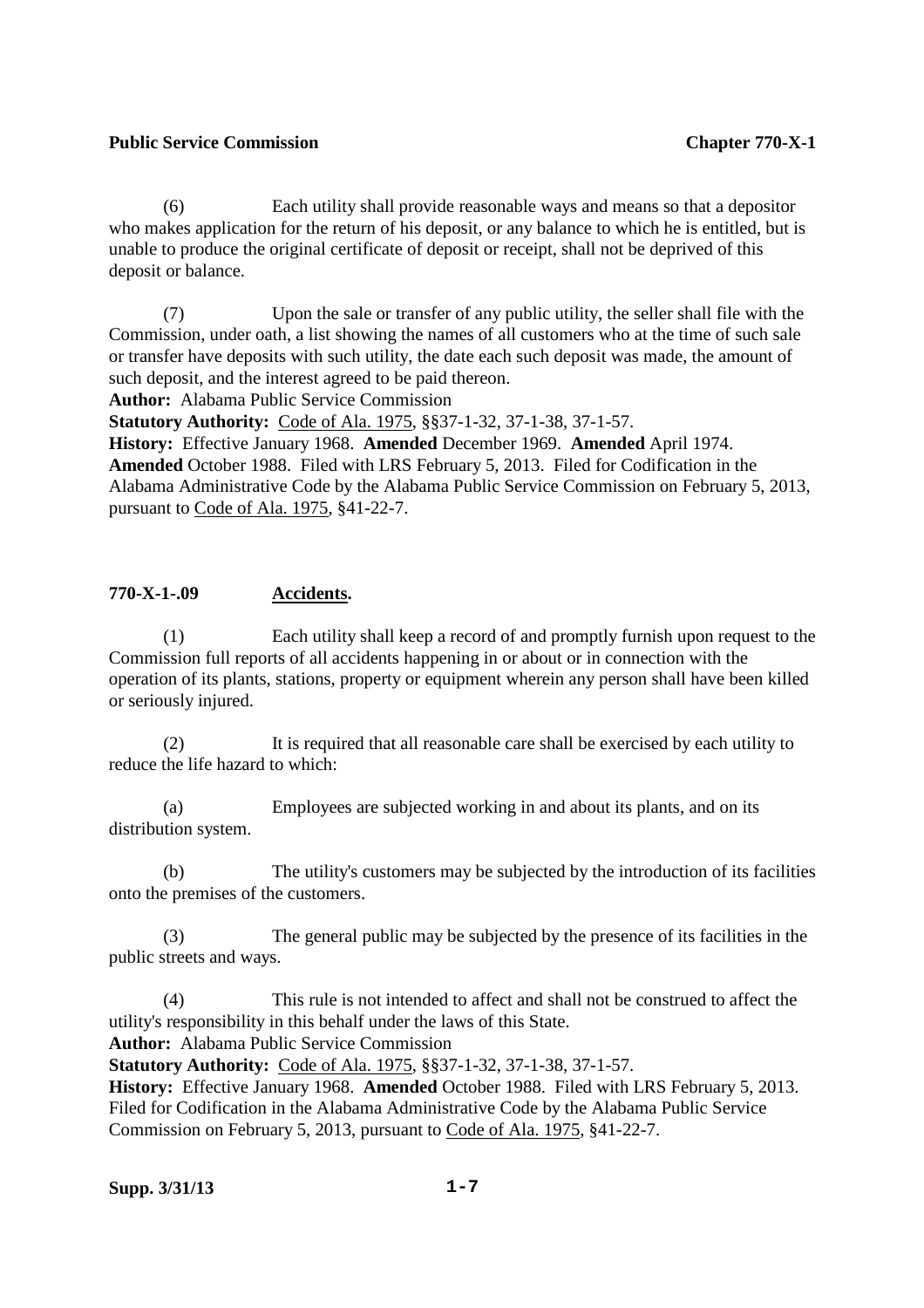# **770-X-1-.10 Meter Reading And Bill Forms – Electric, Gas, Steam, And Water Utilities.**

 (1) For billing of telephone service, see 770-X-5-.05, Telephone Rules of the Alabama Public Service Commission.

 (a) Each utility supplying metered service shall adopt some means of informing its customers as to the method of reading meters, either by printing on its bill a description of the method of reading meters, or by explaining the method to the customer upon request.

 (b) Each meter shall indicate clearly the cubic feet, kilowatt hours, gallons or other units of service for which a charge is made to the customer. In cases where the dial reading of a meter must be multiplied by a constant to obtain the units consumed, the proper constant to be applied shall be clearly marked on the face of dial of the meter. (If for justifiable reasons, a utility renders customers' bills in units other than those recorded by the customers' meters, the conversion formula shall be shown on the customers' bills, e.g., one cubic foot =  $1000 BTU$ ;  $100$  cubic  $f$ eet  $=$  one therm; etc.).

 (c) Upon termination of service, the Utility shall, at the customer's request, record the actual meter reading as of the date of termination. An actual meter reading shall also be recorded as of the date of the initiation of service upon the customer's request.

 (d) From time to time, it will be necessary to estimate meter readings to avoid a long billing period. As nearly as practicable, utilities shall avoid rendering a customer two consecutive estimated bills. In cases where more than two successive estimated bills have been rendered, utilities shall notify the customers, stating the number of billing periods in which as an estimated bill was rendered and the reasons for the estimations. Bills rendered on the basis of estimated meter readings may be for reasons such as inclement weather, vicious animals, impassable roads, locked premises, or other causes beyond the reasonable control of the Utility. When a bill is estimated, this fact will be so indicated by a code or other designation on such bill.

 (e) All bills rendered periodically to customers, other than for service furnished under flat rate schedules, shall show the meter readings and dates at the beginning and end of the period for which bill is rendered, the quantity consumed, the amount of the bill and date of delinquency, together with all other essential facts upon which the bill is based, including designation of the rate schedule or notice of availability of rate schedule upon request. Meter readings on customer bills where usage data is provided by electronic meters that record usage during specified time intervals shall not be required, however.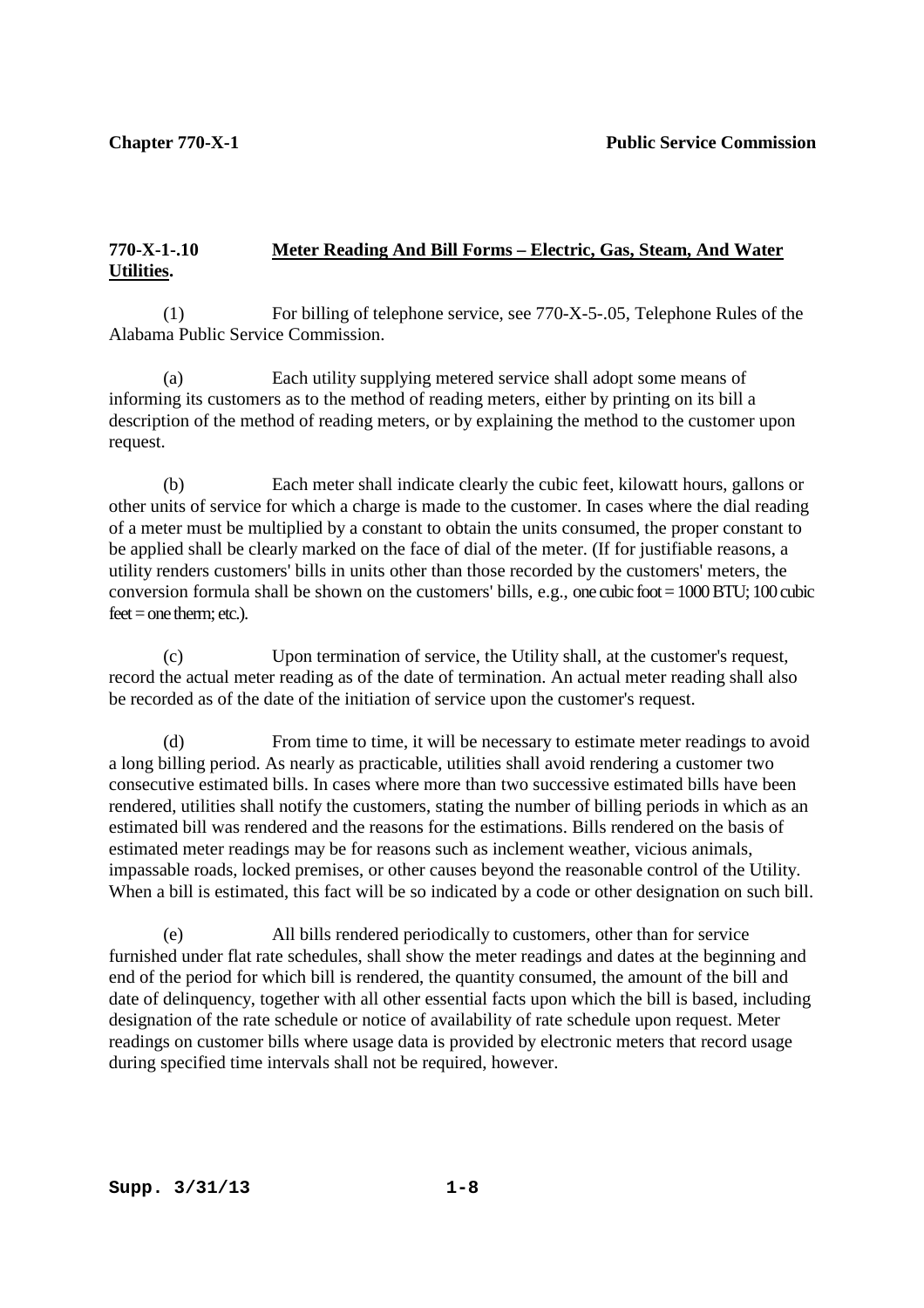(f) A Disconnect Notice shall take priority over all other messages required under this rule and such other messages are not required for bills which contain a Disconnect Notice.

**Author:** Alabama Public Service Commission

**Statutory Authority:** Code of Ala. 1975, §§37-1-32, 37-1-38, 37-1-53.

**History:** Effective January 1968. **Amended** October 1988. **Amended** June 1996. Filed with LRS February 5, 2013. Filed for Codification in the Alabama Administrative Code by the Alabama Public Service Commission on February 5, 2013, pursuant to Code of Ala. 1975, §41-22-7.

# **770-X-1-.11 Rate Schedules, Rules And Regulations.**

 (1) Copies of all schedules of rates, rules and regulations for utility service, forms or contracts, and charges for service connections and extensions, shall be on file with the Commission and same shall also be on file in the local office of the Utility and open to the inspection of the public.

 (2) The approved rate for any Utility service shall not be changed, except by specific Utility filing a different rate with the Commission in accordance with Title 37, Code of Alabama, 1975, and subject to the provisions therein.

 (3) Notification shall be posted in the business offices of the Utilities and sent at least annually by mail informing the public that rate schedules, rules and regulations are available for inspection. Upon written request, the Utility must furnish a customer with a copy of the complete rate schedule upon which he is served and details of application of the rate to the customer's billings. However, utilities shall not be required to furnish such statement more than once annually without charge.

 (4) When an applicant desires service of a character other than standard, or for which no schedule of rates has been provided, a special service contract may be arranged between the applicant and the Utility, subject to the approval of the Commission.

 (5) Where more than one schedule of rates has been approved by the Commission for the same class of service, it shall be the duty of the Utility to advise the customer, upon request, the rate and schedule which is most advantageous to the customer for his requirements of service, based upon information furnished in writing to the Utility by the customer, which must be a part of the contract for service.

 In applying this rule, the Utility shall not be required to effect more than one change in service in any twelve (12) month period, unless the customer makes a permanent change in his installation or operating conditions.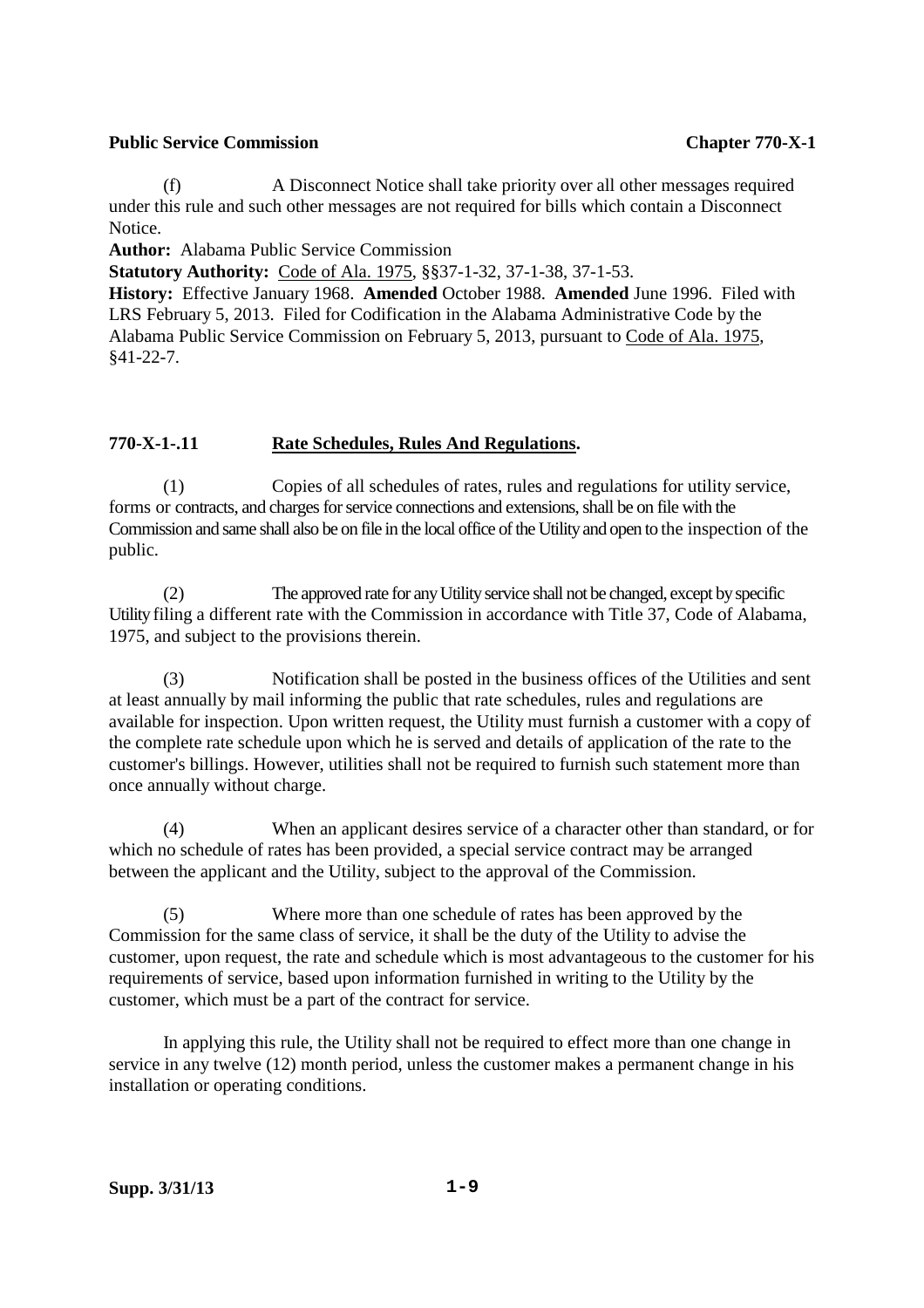(6) A customer's class of service shall not be changed without thirty (30) days' prior notice in writing to the affected customer(s) in the absence of a prior agreement between the Utility and the customer(s).

 (7) Residential service shall include service to any out building on the residential premises used solely in conjunction with the customer's household operation, but shall not include any commercial use, except as allowed in the Utility's approved tariffs or regulations. No separate meter shall be required for such service.

**Author:** Alabama Public Service Commission

**Statutory Authority:** Code of Ala. 1975, §§37-1-32, 37-1-38, 37-1-56, 37-1-62, 37-1-81,  $37-2-10 - 37-2-19$ .

**History:** Effective January 1968. **Amended** October 1988. Filed with LRS February 5, 2013. Filed for Codification in the Alabama Administrative Code by the Alabama Public Service Commission on February 5, 2013, pursuant to Code of Ala. 1975, §41-22-7.

# **770-X-1-.12 Collection Of Delinquent Accounts And Discontinuance Of Service To Customers For Nonpayment.**

 (1) A customer's bill for telecommunications services may include a past due or delinquent date not earlier than fifteen (15) days after the billing date. For other utilities, any customer's bill for service not paid within ten (10) days from the due date of the bill shall then be delinquent. At any time after such bill becomes delinquent, the Utility may dispatch its collector to the premises of the customer for the purpose of collecting such delinquent account and, in event such dispatching is done, a collection fee in amount authorized by the Commission for the respective Utility shall be added to customer's delinquent account to cover in part the additional collection expense incurred by the Utility, provided this fee shall not be charged more than one time in any billing period. In event the collector is unable to contact the customer or his representative on the premises, notice of his visit should be left in a suitable location on the premises.

 (2) At any time after a customer's account has become delinquent, the Utility shall give to the customer at least five (5) days' written notice of the Utility's intention to discontinue service of his account, including any subsequently rendered bill for service which has also become delinquent, if not paid in full. After the lapse of the period specified in the written notice, if the account for regulated utility service has not been paid in full, the Utility, notwithstanding any deposit referred to in 770-X-1-.08 hereof, may then discontinue service without further notice, subject to the following specific provisions:

 (a) The customer shall have the right of paying such delinquent account, which shall include any subsequent bill for service which has become delinquent, at any time prior to the actual disconnection of his service.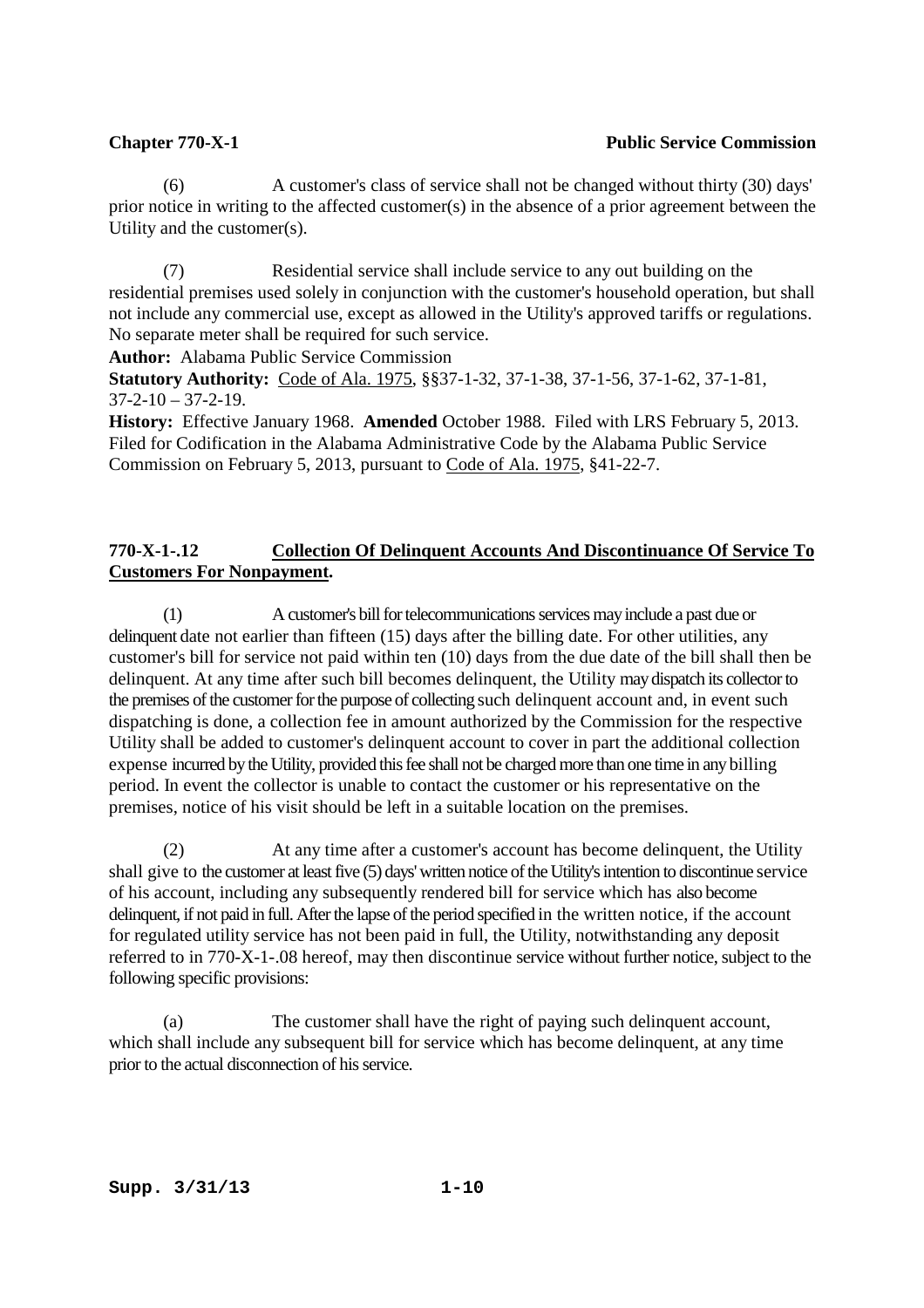(b) Payment by the customer, as set out in (1) above, at a collection office of the Utility shall not affect the Utility's right during the day such payment is received to disconnect service for nonpayment, if such payment was unknown to the employee disconnecting service.

 (c) The customer making payment in accordance with (2) above will not, in case his service is disconnected following payment, the same day, be required to pay any reconnection charge. A reconnection charge may apply if the company has certain knowledge that payment was made following disconnect.

No service shall be cut off for nonpayment after 3:30 P.M. on any day immediately preceding a day or days when the Utility's office will be closed.

 (e) No residential electric or natural gas service shall be disconnected for nonpayment when the temperature at that location is forecasted to be 32 degrees Fahrenheit or below for that calendar day. The controlling forecasted temperature for a particular location shall be the temperature forecasted by the National Weather Service for that location on the calendar day in question.

 (3) The notice required in 770-X-1-.12(B) shall have a heading, in bold letters, of "Disconnect Notice," "Termination Notice," "Final Notice," or "Cutoff Notice." Such notice shall also state that in the event of a dispute, the customer should first contact the Utility, and then the Alabama Public Service Commission, if the dispute concerning the notice remains unresolved.

 (4) Each utility shall delegate to at least one employee in each of its offices the power to extend the deadline for payment, to enter into agreements to receive the amount of a bill in installments, and to correct errors in bills. This person shall be reasonably available to receive appropriate complaints or inquiries. In addition, collectors shall have such power or work under the direct supervision of one with such power.

 (5) Each utility shall adopt, and follow, reasonable tariff rules governing its termination of service practices (except telephone toll service) when life or health may be threatened by termination, the customer requires special consideration because of age or handicap, or other circumstances warranting special consideration.

 (6) Whenever service is discontinued for nonpayment and customer requests that service be restored, except as provided in 3 above, a reconnection fee, in the amount authorized by the Commission for each respective utility, shall be added to customer's delinquent account and shall become due and payable as part of the account for service rendered, and can be required by the utility to be paid before service is restored along with all amounts owing on the customer's account which were specifically referred to in the delinquent notice, together with all amounts owing on customer's account which has subsequently become delinquent.

 (7) Notice of Utility's intention to discontinue service as required in paragraph (B) shall be considered to be given to customer when copy of such notice if left with such customer, left at the premises where service is rendered, or posted in the United States mail addressed to the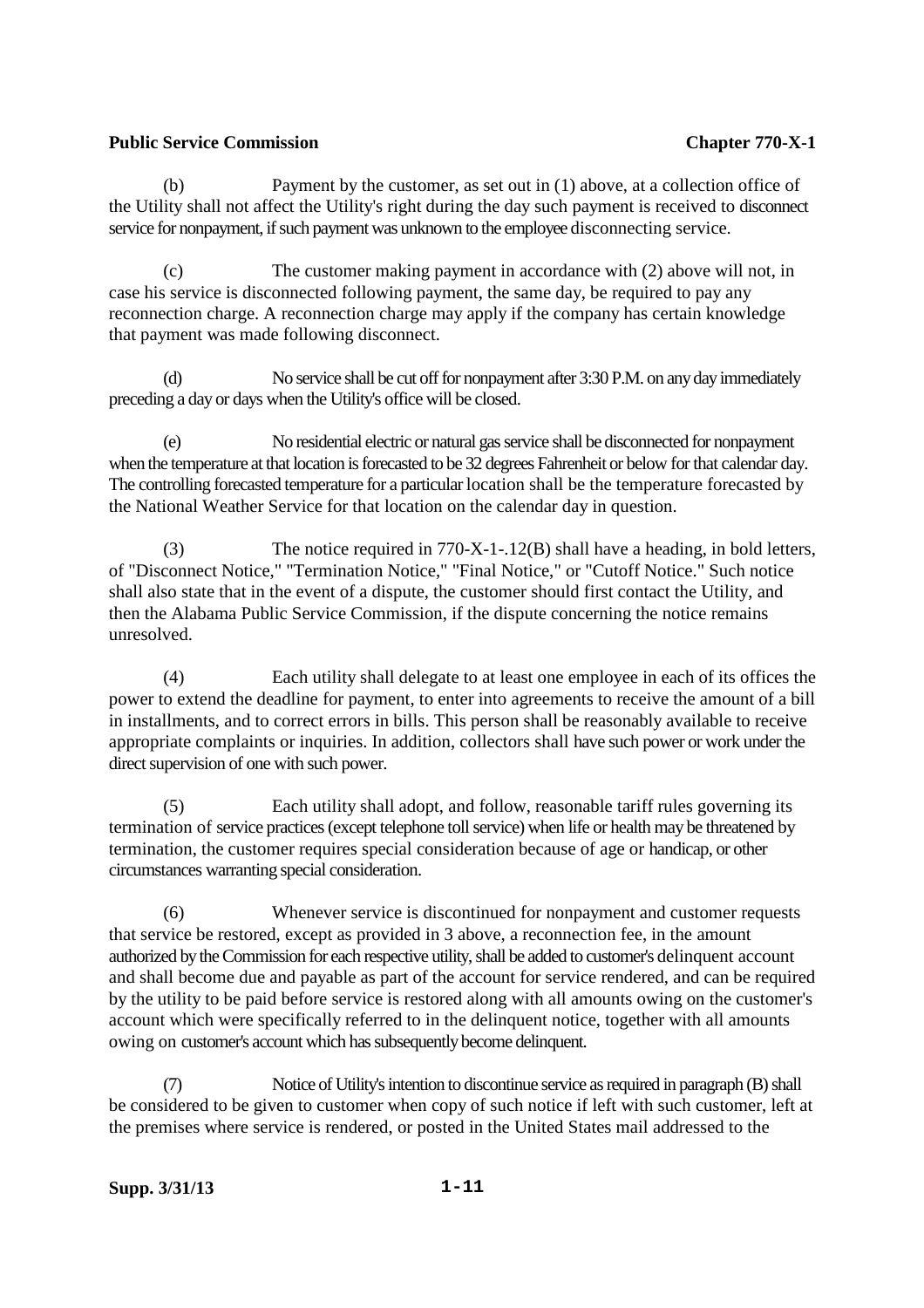# **Chapter 770-X-1** Public Service Commission

customer's last known post office address. If the notice is posted in the United States mail, it shall be delivered to the Post Office at least five (5) calendar days before service is to be disconnected.

 (8) When, at customer's request, utility changes the location at which service is rendered, the service at the new and old locations and the account therefore shall, for the purposes of these rules, be deemed one service and one account and the change of the location to which service is rendered shall not be deemed to affect the rights of utility with regard to the application of deposit or discontinuance of service for nonpayment of the account.

 (9) Any utility may decline to serve an applicant or disconnect a customer who is indebted to the utility for similar service at a former location or at the present location of the applicant or customer, or where such indebtedness was incurred by a member of the applicant's or customer's household, either under the name of the applicant or the customer, or another name when the application for such service is or was made within one year from the date such indebtedness became due. Provided, however, that in the event such indebtedness for service previously rendered is in dispute, applicant shall be served or customer's service shall be continued upon complying with the deposit required in 770-X-1-.08 hereof, and in addition thereto making a special deposit in amount equal to the net balance in dispute. Upon settlement of the disputed account, the balance, if any, due the applicant or customer or member of applicant's or customer's household shall be promptly repaid, together with accrued interest at the rate of seven percent (7%) per annum.

**Author:** Alabama Public Service Commission

**Statutory Authority:** Code of Ala. 1975, §§37-1-32, 37-1-38.

**History:** Effective January 1968. **Amended** October 1988. **Amended** December 1996. Filed with LRS February 5, 2013. Filed for Codification in the Alabama Administrative Code by the Alabama Public Service Commission on February 5, 2013, pursuant to Code of Ala. 1975, §41-22-7.

# **770-X-1-.13 Discontinuance Or Suspension Of Service For Reasons Other Than Nonpayment Of Service Bill.**

 (1) Service may be refused or discontinued for any of the reasons listed below. Unless otherwise stated, the customer shall be allowed a reasonable time in which to comply with the rule before service is discontinued. No service shall be disconnected on the day preceding a day or days on which the Utility's business office is closed, except as provided in (A)-(D) below.

 (a) Without notice in the event of a condition on the customer's premises determined by the Utility to be hazardous.

 (b) Without notice in the event of customer use of equipment in such a manner as to adversely affect the Utility's equipment or the Utility's service to others.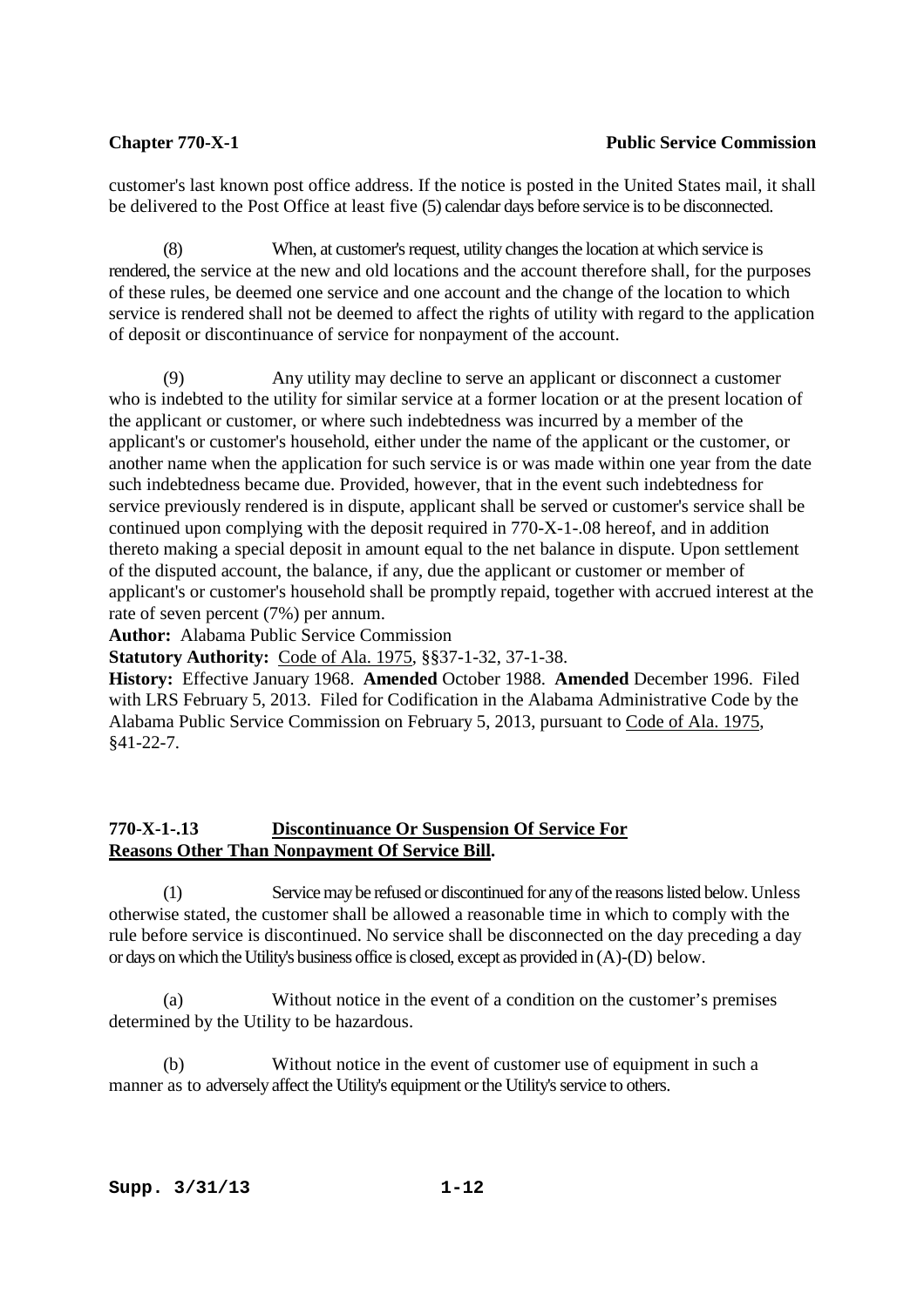(c) Without notice in the event of tampering with the equipment furnished and owned by the Utility.

(d) Without notice in the event of unauthorized use.

 (e) For failure of the customer to permit the Utility reasonable access to its equipment for inspection, securing of meter reading, etc.

 (f) For violation of and/or noncompliance with the Utility's rules on file with and approved by the Commission.

 (g) For failure of the customer to fulfill his contractual obligations for service and/or facilities subject to regulations by the Commission.

 (2) In the event service is disconnected due to a hazardous condition through no fault of the customer, the reconnect charge will not apply.

**Author:** Alabama Public Service Commission

**Statutory Authority:** Code of Ala. 1975, §§37-1-32, 37-1-38.

**History:** Effective January 1968. **Amended** October 1988. Filed with LRS February 5, 2013. Filed for Codification in the Alabama Administrative Code by the Alabama Public Service Commission on February 5, 2013, pursuant to Code of Ala. 1975, §41-22-7.

# **770-X-1-.14 Joint Operation.**

 (1) Where a Utility provides two or more kinds of service, or a service and goods, or engages in non-utility enterprises, suitable records shall be maintained so that the service or goods rendered to each operation can be accurately determined. No regulated service shall be discontinued for non-payment of non-regulated services or goods. If a utility engages in the non-regulated provision of service or goods, such billing shall be itemized.

 (2) Any utility billing a customer for regulated and non-regulated service or goods on the same account shall apply all payments to that portion of the bill pertaining to regulated services until same is paid in full, unless customer indicates otherwise to the Utility. Any unpaid amounts on the non-regulated portion of the bill shall not be brought forward as a basis for disconnecting the regulated utility service.

**Author:** Alabama Public Service Commission

**Statutory Authority:** Code of Ala. 1975, §§37-1-32, 37-1-38, 37-1-56, 37-1-57. **History:** Effective January 1968. **Amended** October 1988. Filed with LRS February 5, 2013. Filed for Codification in the Alabama Administrative Code by the Alabama Public Service Commission on February 5, 2013, pursuant to Code of Ala. 1975, §41-22-7.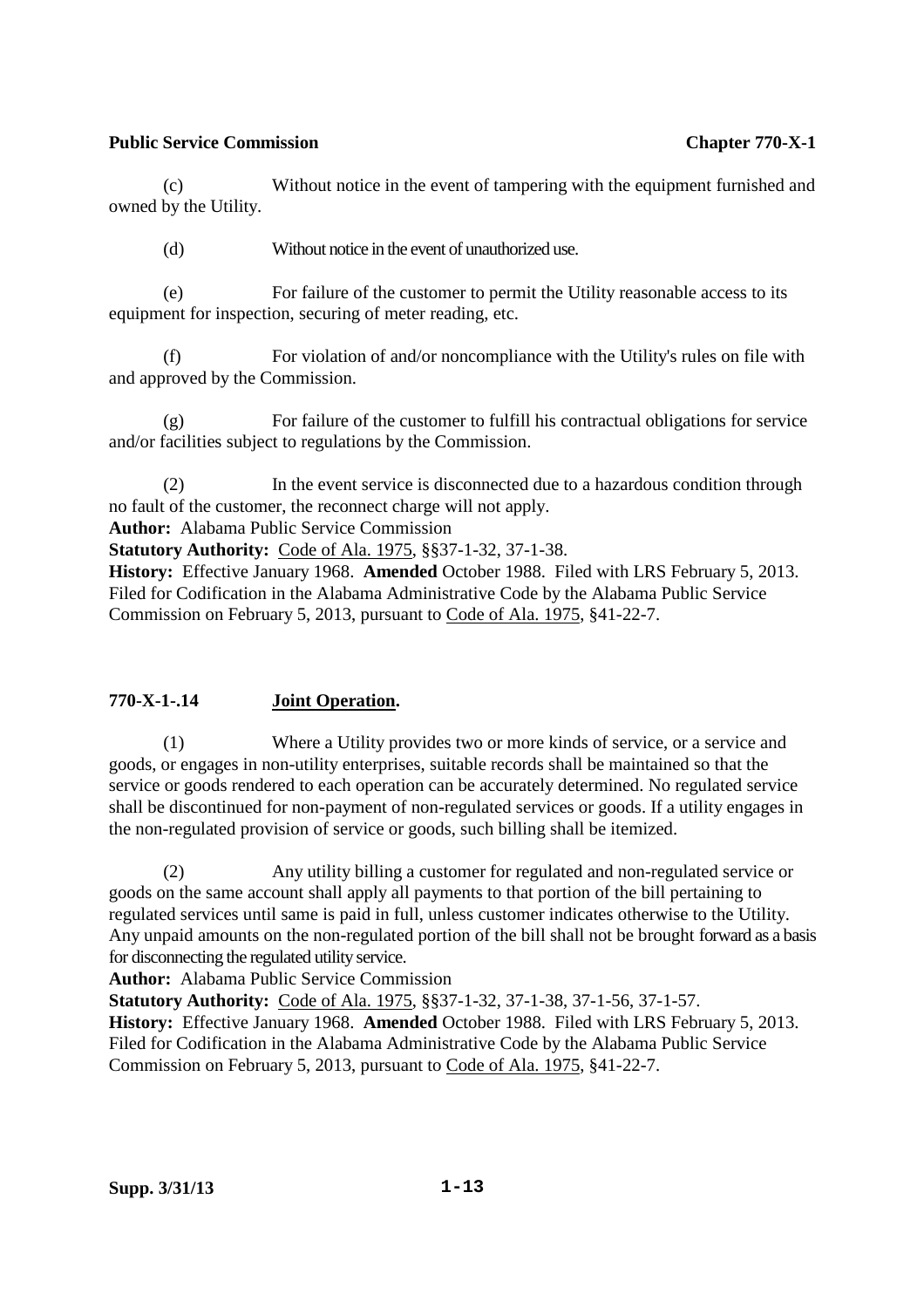# **770-X-1-.15 Overbilling And Underbilling.**

 (1) Whenever a meter in service is found, upon test made by the Utility or Commission, to be in excess of two percent (2%) fast or slow determined by the average error or other method prescribed by the Commission, adjustments to customer's bills shall be made as follows:

 (a) Adjustments for inaccuracies in billing shall be limited to the most recent thirty-six (36) month period.

 (b) If the date meter first became inaccurate can be definitely ascertained, an adjustment shall be made for the incorrect amount charged since said date in the most recent thirty-six (36) month period, over or under what the billing would have been had the meter registered with 100 percent accuracy.

 (c) In all other cases adjustments shall be calculated by adjusting the customer's metered consumption for the most recent thirty-six (36) month period by the application of the percentage of error related to 100 percent accuracy as determined by a current test. The rates effective during said thirty-six (36) month period shall be applied to this adjusted consumption and the difference between the amount so obtained and the actual billing shall be adjusted to the customer.

 (d) Refunds shall be made either as a credit to the customer's next monthly bill or in a lump-sum payment within forty-five (45) days of confirmation of inaccurate billing, such method of refund to be mutually agreed upon by the Utility and the customer.

 (e) In the event the inaccuracy results in the customer having underpaid for utility service, no backbilling shall be allowed without prior written notification to the customer by the Utility. Such notice shall inform that the customer shall be given the option of repayment of amount due in monthly installments equal to the period of said underbilling, or by any other mutually agreeable arrangement, except in cases of proven tampering and/or unauthorized use.

If the inaccuracy is due to proven tampering and/or unauthorized use, the thirty-six  $(36)$  month limitation as stated in 770-X-1-.15(1), (2), and (3) will not apply.

 (2) Inaccuracies in billing for telephone service shall be handled in accordance with  $770 - X - 5 - 05$ .

 (3) Inaccuracies in billing for electric service shall be handled in accordance with 770-X-3-.15, Special Electric Rules of the Alabama Public Service Commission.

**Author:** Alabama Public Service Commission

**Statutory Authority:** Code of Ala. 1975, §§37-1-32, 37-1-38.

**History:** Effective January 1968. **Amended** October 1988. **Amended** December 1991. Filed with LRS February 5, 2013. Filed for Codification in the Alabama Administrative Code by the Alabama Public Service Commission on February 5, 2013, pursuant to Code of Ala. 1975, §41-22-7.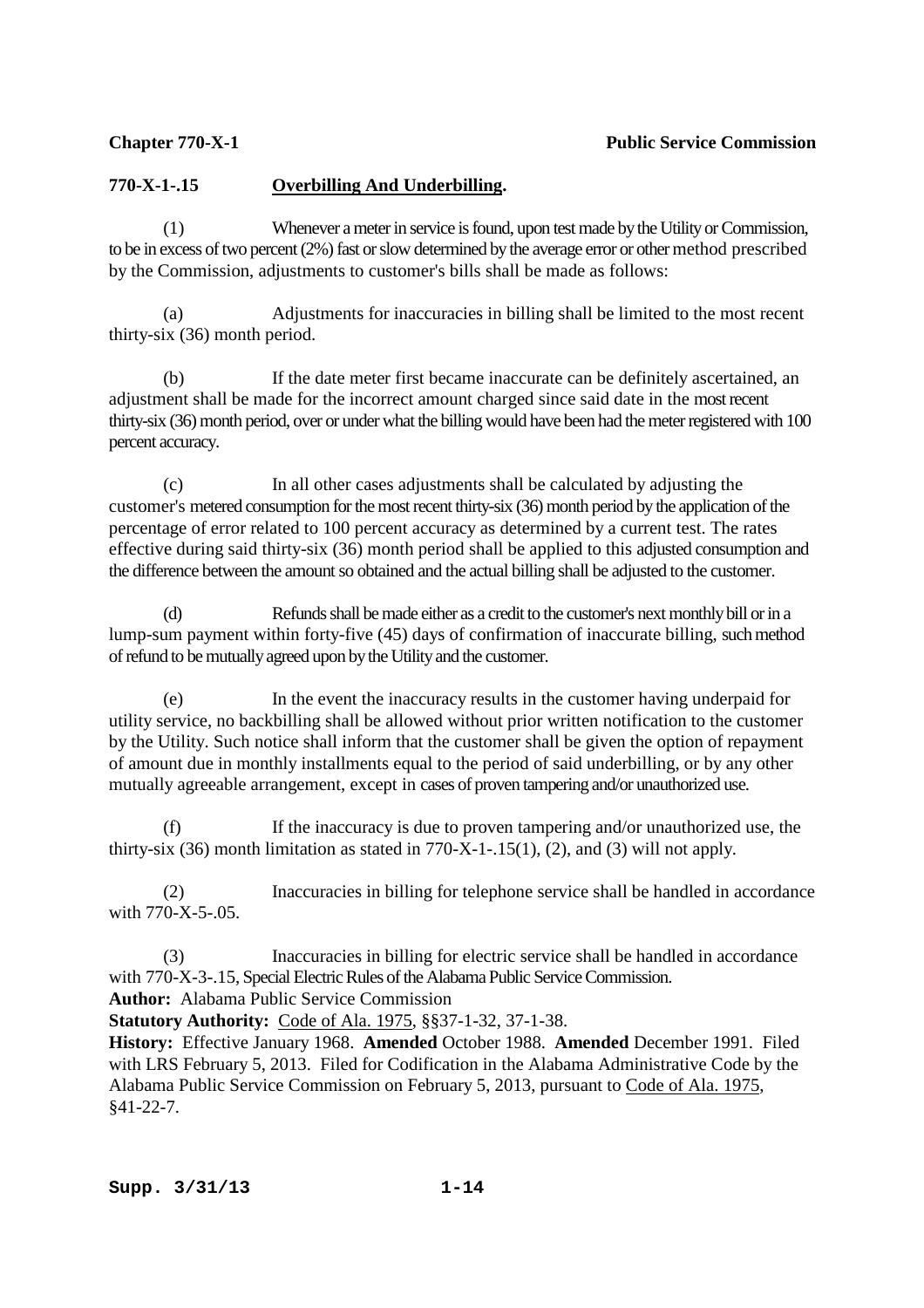# **770-X-1-.16 Interruptions Of Service.**

 (1) Each utility shall make reasonable efforts to avoid interruption of firm service, but when interruptions occur service shall be re-established within the shortest time practicable, consistent with safety.

 (a) Each utility shall keep records of interruptions of firm service on its primary distribution system and shall make an analysis of the records for the purpose of determining steps to be taken to prevent recurrence of such interruptions. Such records shall include the following information concerning the interruptions:

- 1. Cause
- 2. Date and time
- 3. Duration

 (b) The log for each unattended substation/regulator station must also show interruption which require attention to restore service with the estimated time of interruption.

 (c) Planned interruptions of firm service shall be made at a time that will not cause unreasonable inconvenience to customers and shall be preceded, if feasible, by at least a two (2) day notice to those who will be affected.

**Author:** Alabama Public Service Commission

**Statutory Authority:** Code of Ala. 1975, §§37-1-32, 37-1-38, 37-1-52.

**History:** Effective January 1968. **Amended** October 1988. Filed with LRS February 5, 2013. Filed for Codification in the Alabama Administrative Code by the Alabama Public Service Commission on February 5, 2013, pursuant to Code of Ala. 1975, §41-22-7.

# **770-X-1-.17 Production And Inspection Of Books Or Records**

**Of Utilities.** Upon request of the Commission, its authorized representatives, or employees, every utility, its officers and agents shall make all or any part of its books, records, accounts and documents available at its principal office or at a business office in this State as specified by the Commission, for examination and inspection, whenever the Commission may deem it in the public interest that such examination or inspection should be made.

**Author:** Alabama Public Service Commission

**Statutory Authority:** Code of Ala. 1975, §§37-1-32, 17-1-38, 37-1-57, 37-1-82.

**History:** Effective October 1988. Filed with LRS February 5, 2013. Filed for Codification in the Alabama Administrative Code by the Alabama Public Service Commission on February 5, 2013, pursuant to Code of Ala. 1975, §41-22-7.